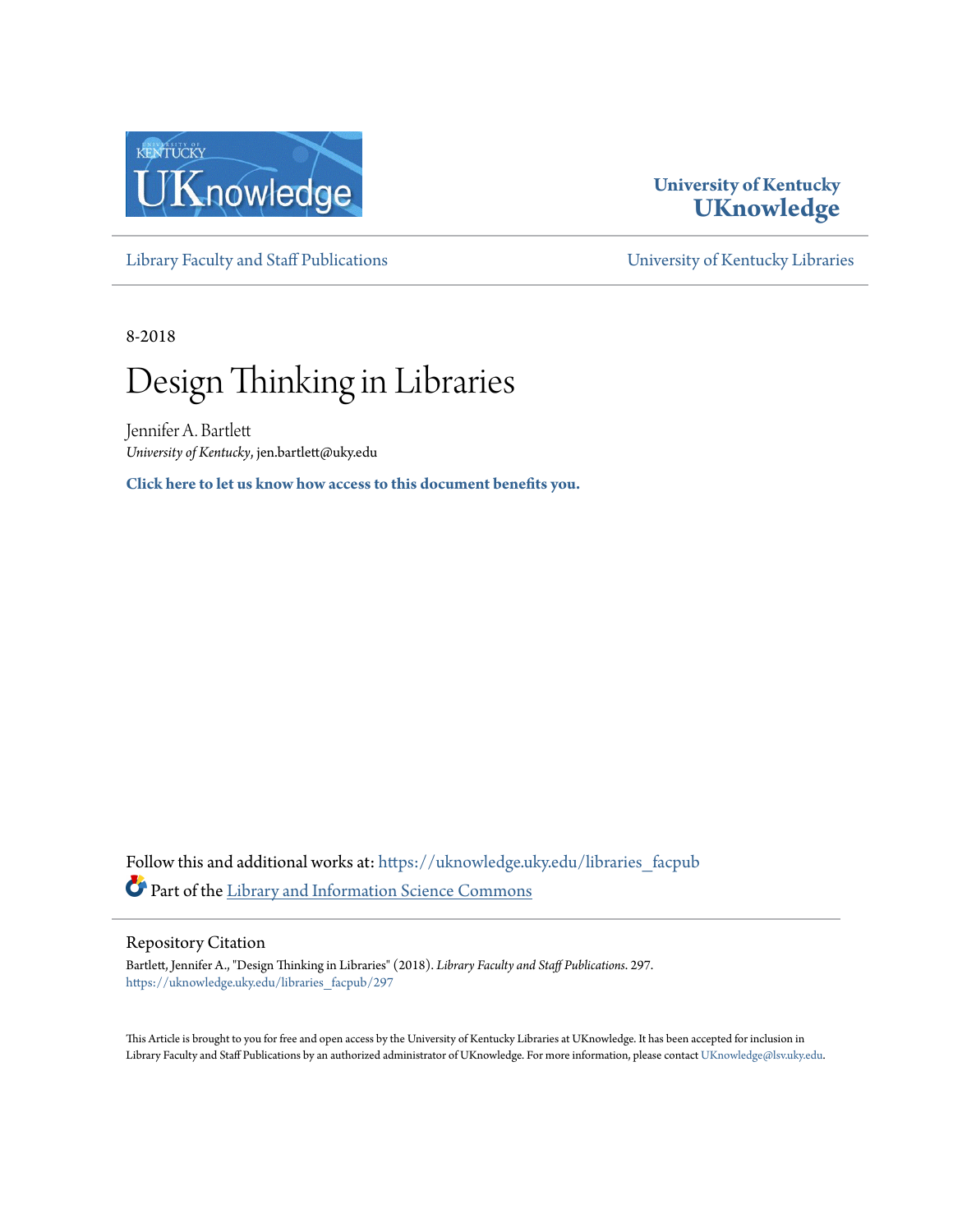#### **Design Thinking in Libraries**

#### **Notes/Citation Information**

Published in *Library Leadership & Management*, v. 34, no. 4, p. 1-6.

This work is licensed under a [Creative Commons Attribution 3.0 License.](http://creativecommons.org/licenses/by/3.0/)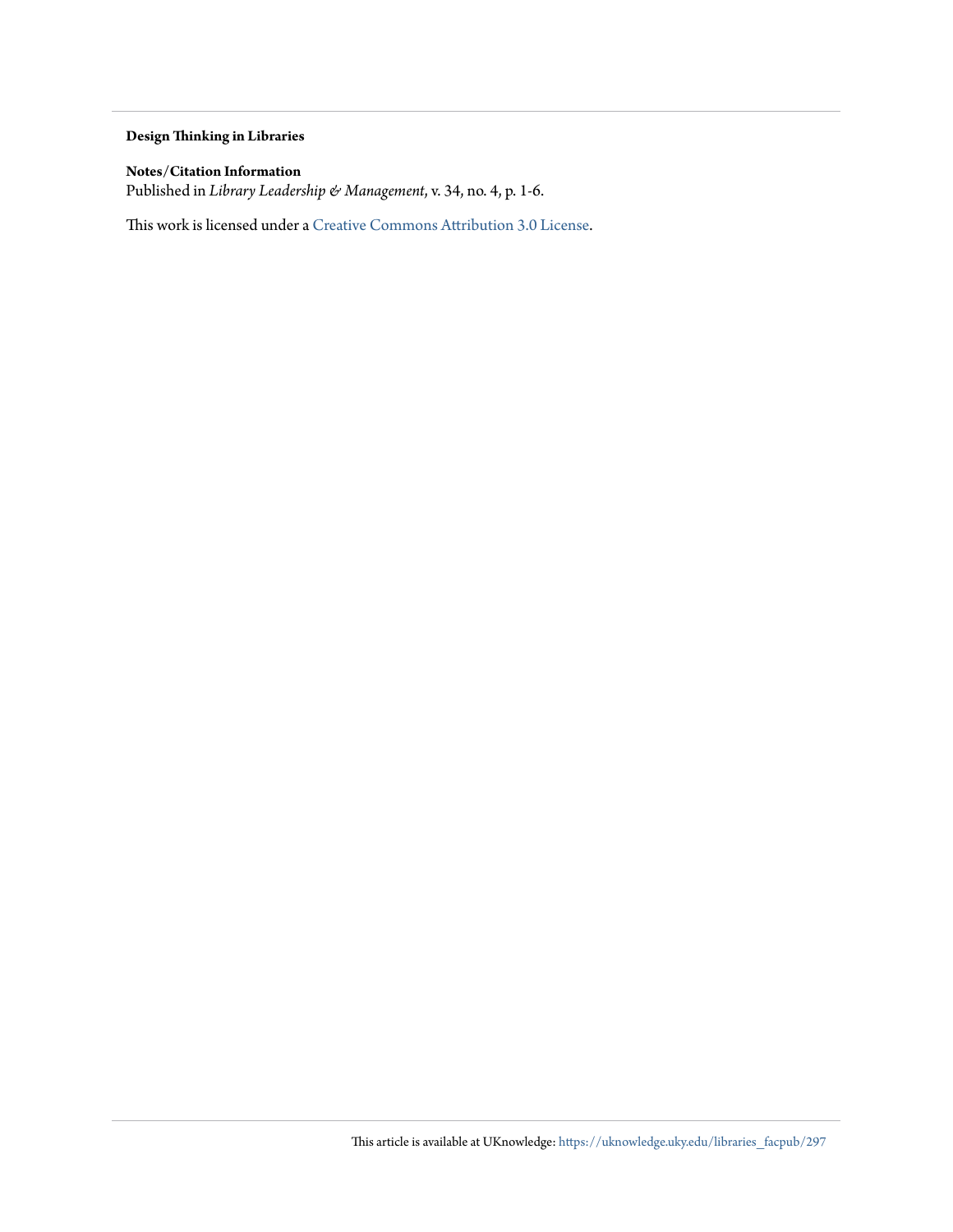# **LIBRARY LEADERSHIP & MANAGEMENT**

New and Noteworthy: Design Thinking in Libraries Jennifer A. Bartlett

What is design thinking? Some of the world's leading companies, such as Apple, Google, and GE, use a design thinking approach to solving business problems. Universities including Stanford, Harvard, and MIT are offering in-person and virtual classes on design thinking. This very popular professional methodology is much more than "thinking like a designer," which of course can and does have any number of interpretations. Rather, design thinking at its core is a relatively simple way of thinking and working. It's a process in which we try to solve problems by first challenging our common assumptions through understanding our users and what they want and need. Problems are not necessarily what they seem to be at first; alternative solutions may present themselves through an iterative process of discovery and interpretation focused on the user experience.

An early and notable introduction to design thinking in libraries is the 2007 book Academic Librarianship by Design by Steven J. Bell and John D. Shank.<sup>1</sup> The authors emphasize development of a "blended librarian" skill set that emphasizes active collaboration with faculty and researchers, a focus on instructional design and technology, and the application of design thinking principles to develop library services (academic library services in particular). In an earlier article in *College & Research Libraries News*, <sup>2</sup> the authors define the blended librarian as "an academic librarian who combines the traditional skill set of librarianship with the information technologist's hardware/software skills, and the instructional or educational designer's ability to apply technology appropriately in the teaching-learning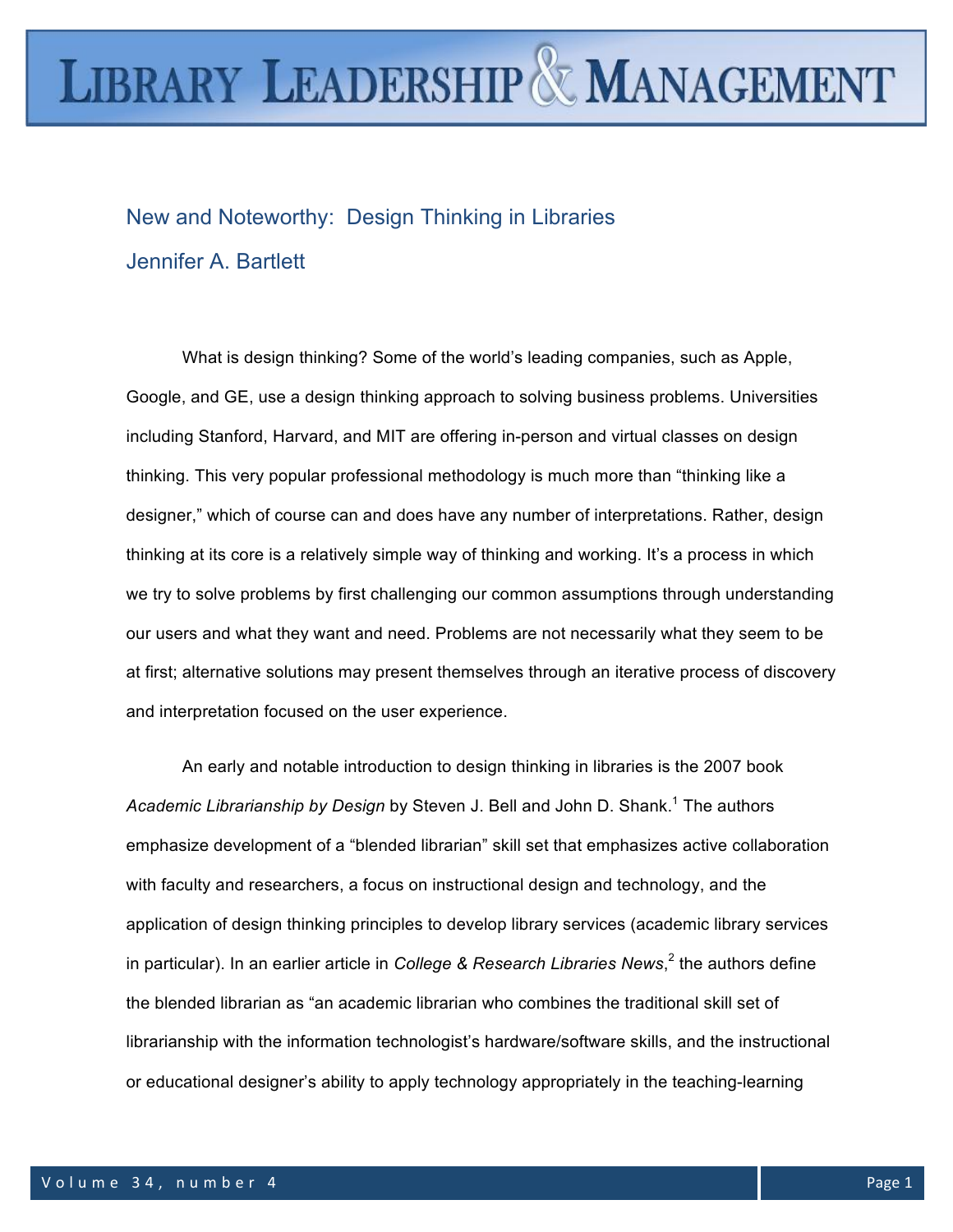process" (374). Why move in this direction? In short, libraries of any type that are not responsive to the evolving needs of their users risk obsolescence. Actively engaging faculty and students in discussions about what they want and need from their libraries is not merely an outreach activity; it is a necessary strategy to remain relevant.

To help achieve that goal, Bell and Shank offer design thinking as a way to provide services and instruction by finding out how library users think and what they envision an ideal library experience to be. The ADDIE instructional design model (Analysis, Design, Development, Implementation, and Evaluation) provides a useful construct for the design thinking process in the book, and the chapter on applying blended librarianship to information literacy is particularly useful. A later chapter devoted to the authors' "Blended Librarians Online Learning Community" has not aged quite as well over the past few years; the current online community appears to be the site of less activity recently.

For those seeking participation in an active community of librarians and information professionals interested in design thinking, IDEO's *Design Thinking for Libraries: A Toolkit for Patron-Centered Design* is an excellent place to start.<sup>3</sup> Started in 1991, IDEO is a design consulting firm with clients worldwide (they also designed Apple's first mouse and the first laptop computer). The challenge for IDEO with a library design thinking project was to "Help librarians adapt to more flexible and future-forward uses of the library." The intention of the resulting *Toolkit* is to provide "reading and workshop materials for library staffers that change the perception of the typical library," and is an attractively designed and well-organized introduction to design thinking with a focus on library programs, services, space, and systems. It focuses primarily on public libraries, but principles and suggestions can be easily applied to any library setting. Leading users through design thinking phases including Getting Started, Inspiration, Ideation, Iteration, and Getting to Scale, it includes numerous examples, diagrams, and illustrations. Each section refers to a related activity in the separate activities workbook. The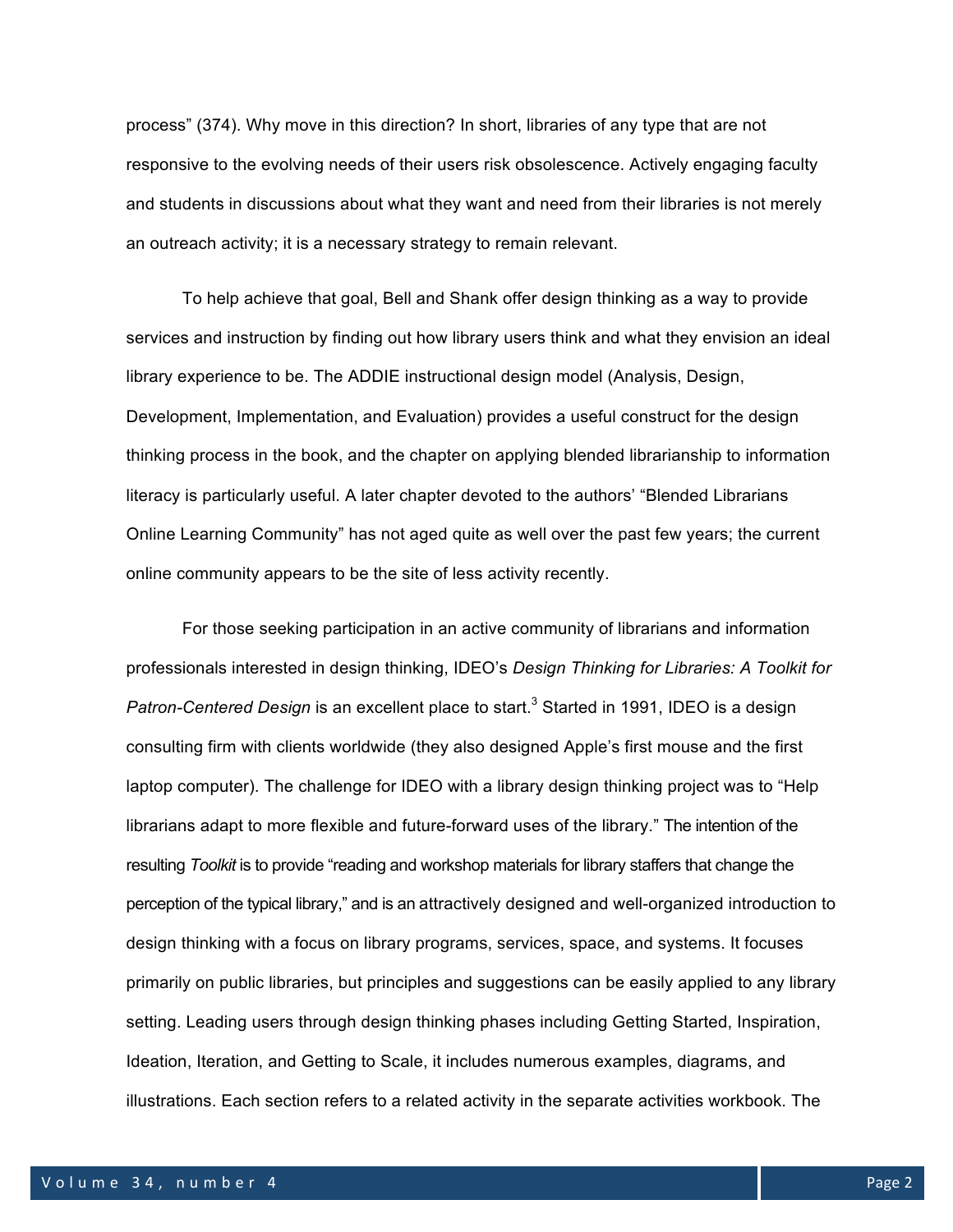*Toolkit* itself was part of a project funded by the Bill & Melinda Gates Foundation, and involved a partnership with the Chicago Public Library and Denmark's Aarhus Public Libraries. Freely downloadable versions of the full *Toolkit*, *Toolkit at a Glance*, and accompanying *Activities Workbook* are available at the project's website.

In their 2016 *College and Research Libraries News* article, Penn State librarians John J. Meier and Rebecca K. Miller discuss the various methods that design thinking uses to solve complex library problems, in particular rapid prototyping.<sup>4</sup> Rapid prototyping is a process from manufacturing that emphasizes moving quickly from problem to initial design to prototype to testing. The cycle continues until a solution is reached. The methodology can also be applied effectively to library instruction sessions and programs, services, and spaces. In this article, Meier and Miller provide useful general examples of rapid prototyping in a library instruction setting, as well as observations about organizational dynamics and assessment.

While library science programs have not typically included design thinking in the curriculum, a recent book chapter by Syracuse University researcher Rachel I. Clarke and Temple University's Steven Bell (mentioned above) envisions a new library degree, the Master of Library Design, or MLD.<sup>5</sup> In theory, such a degree would integrate traditional library practice with design thinking principles to equip future librarians with the skill set to deal more effectively and quickly with the ever-changing information environment. As Clarke and Bell observe, "Given the rapid growth of complexity in library operations, heightened service expectations of community and the advance of more than a few wicked problems--like the scholarly publishing crisis, the need to diversify library staffing, the defunding of public educational and cultural institutions, the exponential rise of non-library information and research options, and the need to radically transform the meaning and value that communities derive from their libraries--librarians must be equipped with a new set of skills, methods and talents to tackle these and more challenges on the horizon" (2).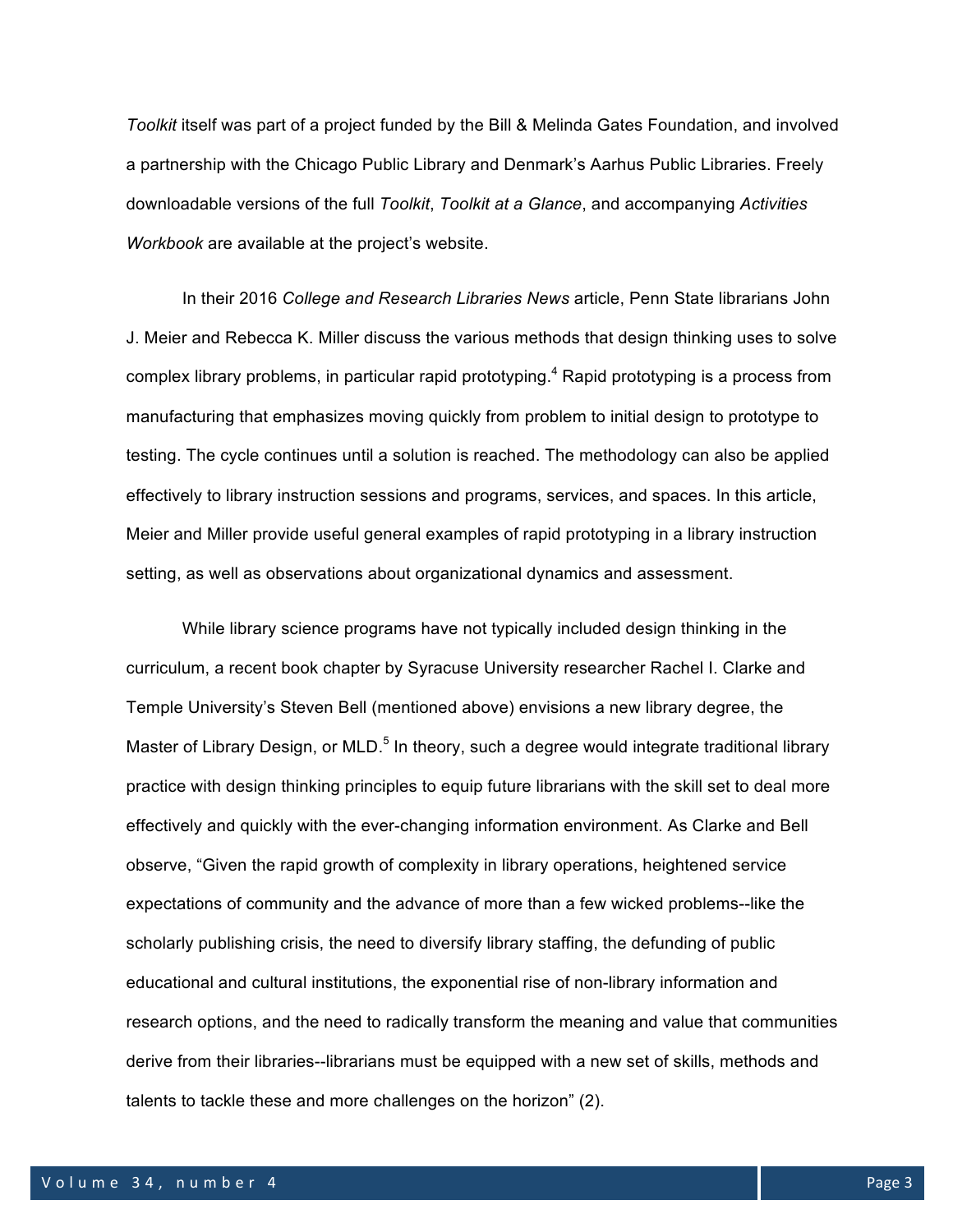Design thinking is certainly not limited to only business, academic, and research settings. Mary Catherine Coleman, a librarian at Chicago's Francis W. Parker School, translates design thinking principles to a school environment with an interesting exercise for her first-graders. $6$  She asks her students to go through a simplified design thinking process  $$ understand, observe, define, ideate, prototype, and share – to design a better house for The Three Little Pigs in the classic story. Similarly, Linda W. Braun offers some ideas for involving older youths in the improvement of their own programming in her May 2016 *American Libraries* "Youth Matters" column.<sup>7</sup> By asking for help from their young participants, librarians can help youth develop key skills including problem solving, information literacy, critical thinking, and collaboration. Braun's short piece offers step-by-step suggestions for getting started and links to further resources.

For other relevant resources and a good overview of design thinking in libraries (with a focus on academic environments, but applicable to other types of libraries as well), see the January 2018 "Keeping Up With...Design Thinking" online column.<sup>8</sup> Authored by three members of the steering committee for the California Conference on Library Instruction 2018: "Library Instruction by Design: Using Design Thinking to Meet Evolving Needs," Ryne Leuzinger, Gina Kessler Lee, and Irene Korber, this column not only includes a succinct introduction to design thinking, but also links to useful articles and online course listings.

**Jennifer A. Bartlett** (jen.bartlett@uky.edu) is the Interim Associate Dean of Teaching, Learning, and Research at the University of Kentucky Libraries.

**Published: August 2018**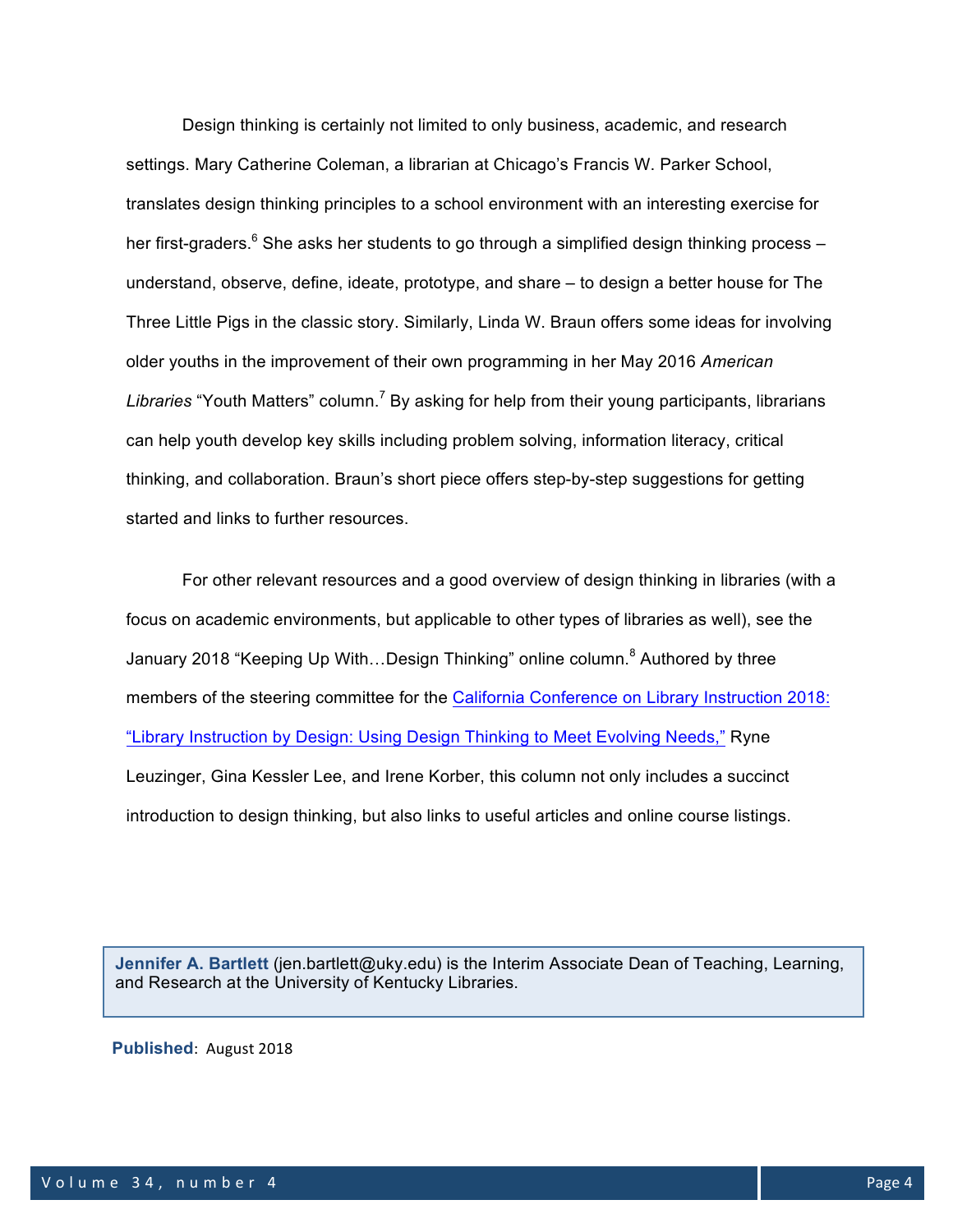*and Techniques* (Chicago: American Library Association, 2007). For a shorter introduction to the topic, see Bell's article "Design Thinking," *American Libraries* 39, no. 1/2 (2008): 44-49, available at http://stevenbell.info/pdfs/ALdesignarticle.pdf. See also the Blended Librarian blog at http://blendedlibrarian.learningtimes.net. Bell also participated in a March 2018 San Jose State University Library 2.018 mini-conference, "Design Thinking: How Librarians are Incorporating It into Their Practice," available at http://www.library20.com/page/design-thinking, and offers other design thinking resources at his blog, http://stevenbell.info. <sup>2</sup> Bell, Steven J., and John Shank. "The Blended Librarian: A Blueprint for Redefining the Teaching and Learning

 <sup>1</sup> Steven J. Bell and John D. Shank, *Academic Librarianship by Design: <sup>A</sup> Blended Librarian's Guide to the Tools*

Role of Academic Librarians." *College & Research Libraries News* 65, no. 7 (2004): 372-375. Available at https://doi.org/10.5860/crln.65.7.7297.

<sup>3</sup> IDEO, *Design Thinking for Libraries: A Toolkit for Patron-Centered Design* (Palo Alto: IDEO, 2015), http://designthinkingforlibraries.com.

<sup>4</sup> Meier, John J. and Rebecca K. Miller. "Turning the revolution into an evolution: The case for design thinking and rapid prototyping in libraries." *College & Research Libraries News* 77, no. 6 (2016): 283-286. Available at https://crln.acrl.org/index.php/crlnews/article/view/9506.

<sup>5</sup> Clarke, Rachel I. and Bell, Steven, "Transitioning from the MLS to the MLD: Integrating Design Thinking and Philosophy into Library and Information Science Education" (2018). School of Information Studies: Faculty Scholarship. 174. Available at https://surface.syr.edu/istpub/174. A version of this study has been included in Johnna Percell, Lindsay C. Sarin, Paul T. Jaeger, and John Carlo Bertot (eds.), *Re-envisioning the MLS: Perspectives on the Future of Library and Information Science Education (Advances in Librarianship, Volume 44A),* Emerald Publishing Limited, 195 – 214.

<sup>6</sup> Coleman, Mary Catherine. "Design Thinking and the School Library." *Knowledge Quest* 44, no. 5 (2016): 62-68.

<sup>7</sup> Braun, Linda W. "Using Design Thinking." *American Libraries* 47, no. 6 (2016): 80. Available at https://americanlibrariesmagazine.org/2016/05/31/using-design-thinking.